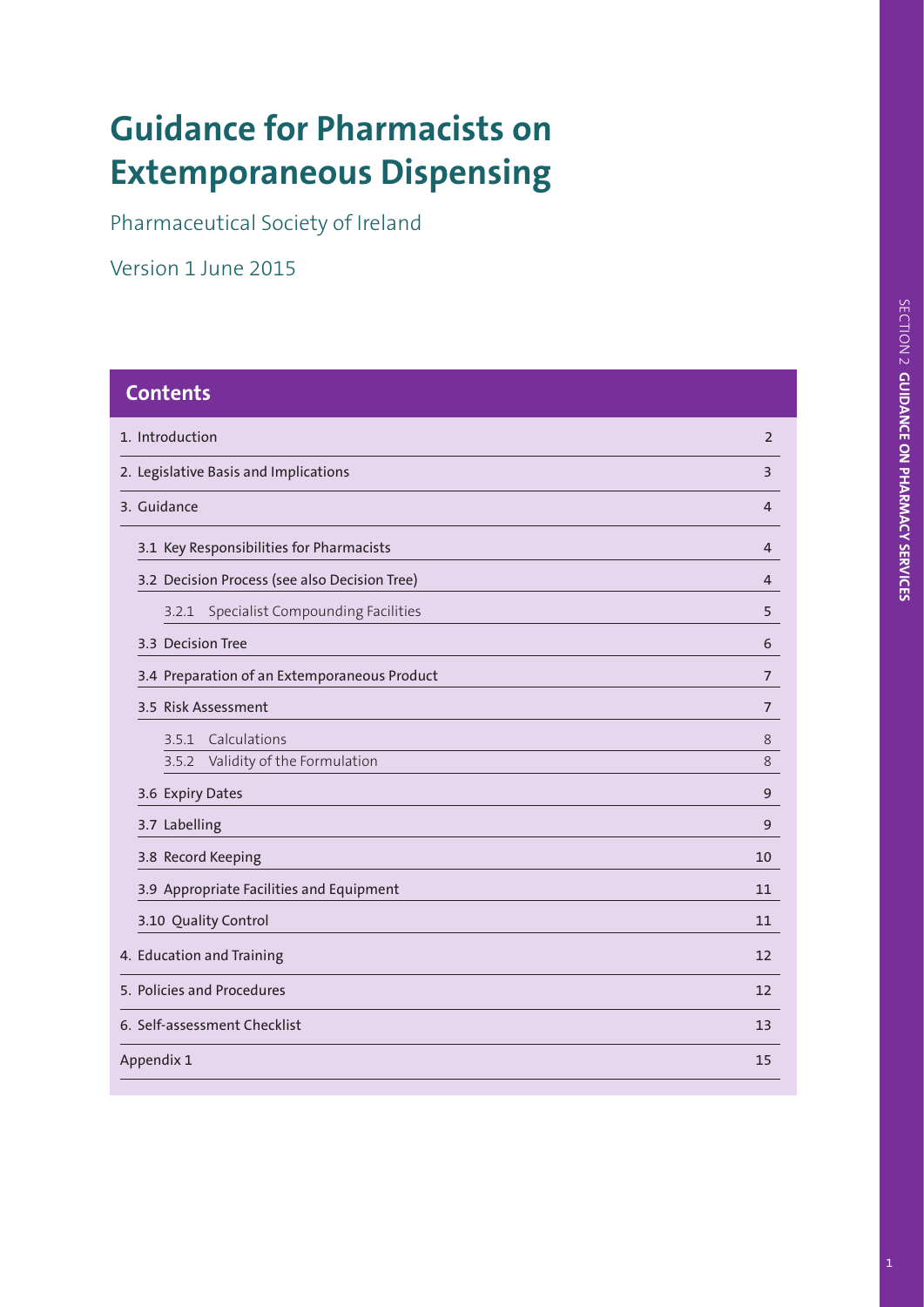## **1. Introduction**

The purpose of this guidance is to assist pharmacists in discharging their legal and professional obligations to patients in the area of extemporaneous dispensing. This guidance will help to assure the safe and appropriate preparation and supply of extemporaneously prepared medicinal products to patients, where the supply of such products is necessary.

An extemporaneously prepared medicinal product refers to the process by which a pharmacist, using traditional compounding techniques, produces a medicinal product to meet the special needs of a patient, or group of patients<sup>1</sup>.

The level of extemporaneous dispensing in Ireland appears to be increasing. This view is supported by the significant number of queries in relation to this, and related areas, that are being received on an on-going basis by the PSI. A number of legislative changes at a European level have also emphasised the need for a review of national guidance dealing with these products. Further information on these changes is provided in Appendix 1.

The extemporaneous preparation of medicinal products is a recognised part of a pharmacist's skill set. However, it must also be recognised that where an extemporaneous product is prepared by a pharmacist it has not undergone an evaluation of its quality, safety and efficacy by a competent authority as is the case for authorised (i.e. licensed) products. Accordingly, the responsibility for assuring the quality and safety of these extemporaneously prepared products, with a view to the achievement of their therapeutic purpose, rests with the pharmacist under whose authority they are prepared. In the discharge of that responsibility, the added value which these products contribute to the care of the patient must also be taken into account. For example the individual medical needs of the patient should be carefully considered and the possible availability on the market of an appropriate

authorised alternative should first be examined by the pharmacist. The pharmacist should always be satisfied that he or she has the necessary facilities and competence to undertake the extemporaneous dispensing, and is thereby in a position to supply a product of appropriate quality and safety.

Due to the lack of age-appropriate products, extemporaneous dispensing plays an important part in meeting the needs of paediatric patients. However the potential risks of extemporaneous dispensing for paediatric patients has been well documented. For example, an article published in 20032 states: *'Extemporaneous dispensing is not without risk. There are no published standards for the process in the UK or many European countries. In contrast to manufactured medicines there is little or no opportunity for the pharmacist to apply analytical procedures to assure the quality of the product. Frequently the only assurance of quality will be a work sheet recording amounts of ingredients with facility for operators to indicate that ingredients have been added and/ or checked. Errors in preparation, some of them with potentially serious consequences, have been noted'.* Therefore, particularly careful consideration must be given to the assessment of the appropriateness of providing an extemporaneously prepared product for a child.

It is recognised that this guidance does not address specific practice settings and that there are further resources available to help pharmacists safely discharge their responsibilities in this area, which should be referred to where applicable. For example, international good practice standards for the preparation of sterile and non-sterile products in a pharmacy setting are set out in the *Guide to Good Practices for the Preparation of Medicinal Products in Healthcare Establishments*, published by the Pharmaceutical Inspection Convention/ Pharmaceutical Inspection Co-operation Scheme (PIC/S).

<sup>1</sup> This is not to be confused with the term 'exempt' medicinal product which is the term used to describe all products which are unauthorised/unlicensed. The appropriate sourcing and supply of exempt medicinal products is explained in detail in the PSI's *Guidelines on the Sourcing of Medicinal Products for Sale or Supply by a Retail Pharmacy Business.*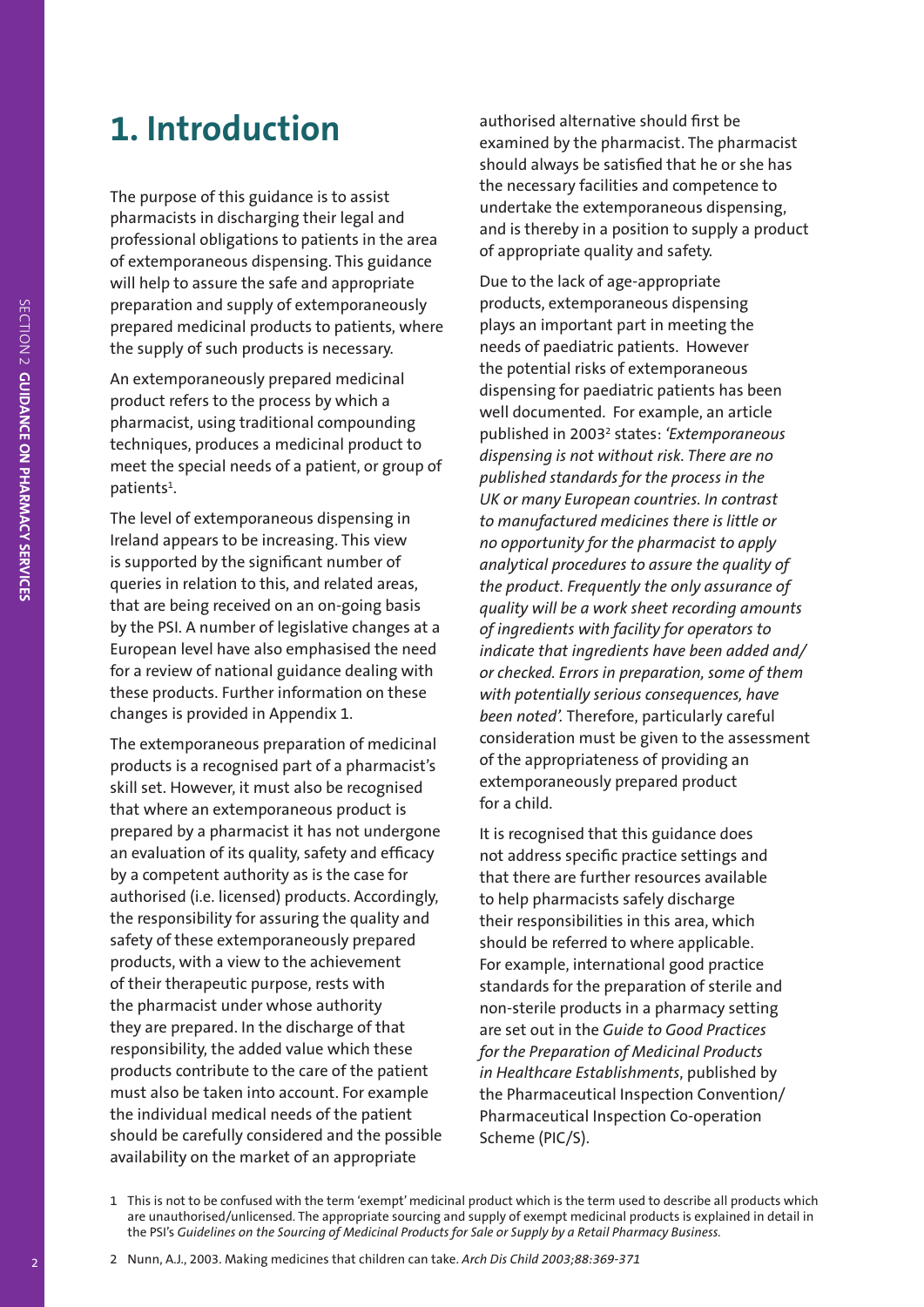## **2. Legislative Basis and Implications**

The legal basis for the preparation of a medicinal product in a pharmacy, otherwise than in accordance with a manufacturer's authorisation from the Health Products Regulatory Authority (HPRA), is contained in Regulation 5(1) (a) of the Medicinal Products (Control of Manufacture) Regulations 2007. The legal basis for the supply of a medicinal product, otherwise than in accordance with a marketing authorisation, is set out in Regulation 6(4) and Schedule 1 to the Medicinal Products (Control of Placing on the Market) Regulations 2007, and Article 3.2 of Directive 2001/83/EC<sup>3</sup>.

Under this legislation, it is important to note that the supply of extemporaneously prepared medicinal products is permitted only in certain limited circumstances, as follows:

- (i) in response to a *bona fide* unsolicited order of a practitioner (i.e. on foot of a prescription), where the medicinal product is for use by an individual patient or group of patients under the practitioner's direct responsibility and in order to fulfil the special needs of the patients concerned; or
- (ii) in response to a request from a patient, where the extemporaneously prepared medicinal product is not subject to prescription-only control and is produced in the pharmacy in accordance with the specifications of the Pharmacopeia.

Extemporaneous preparation is not permitted in any other circumstances.

Whilst legislation does not prohibit batch manufacture to maintain a limited stock of a particular product, caution should be exercised in view of the short shelf life of such products. Pharmacists must always be satisfied that any product they prepare is safe and fit for purpose at the time of preparation, at the time of supply to the patient and throughout the expected shelf life (see also *Section 3.6 Expiry Dates*).

Please note that a pharmacy cannot legally wholesale an extemporaneously prepared medicine to another pharmacy unless they have the appropriate licence from the HPRA.

Where an extemporaneously prepared medicinal product is prepared in the pharmacy, under either of the circumstances provided in the legislation cited above, the pharmacist must always make a written record as to its preparation. This should include the precautions taken to ensure that the product is of the character required and a record of any conversations with the prescribing doctor or patient that led to the decision to extemporaneously prepare the medicinal product.

In all cases, the pharmacist must be satisfied that the medicinal product concerned is not the subject of an advertisement and that no other authorised medicinal product of appropriate composition is available for use in the particular circumstances.

In this context, it is important to note that the decanting, relabelling and/or altering of the presentation of an authorised non-prescription medicinal product or the combining of two or more non-prescription medicinal products is not permitted.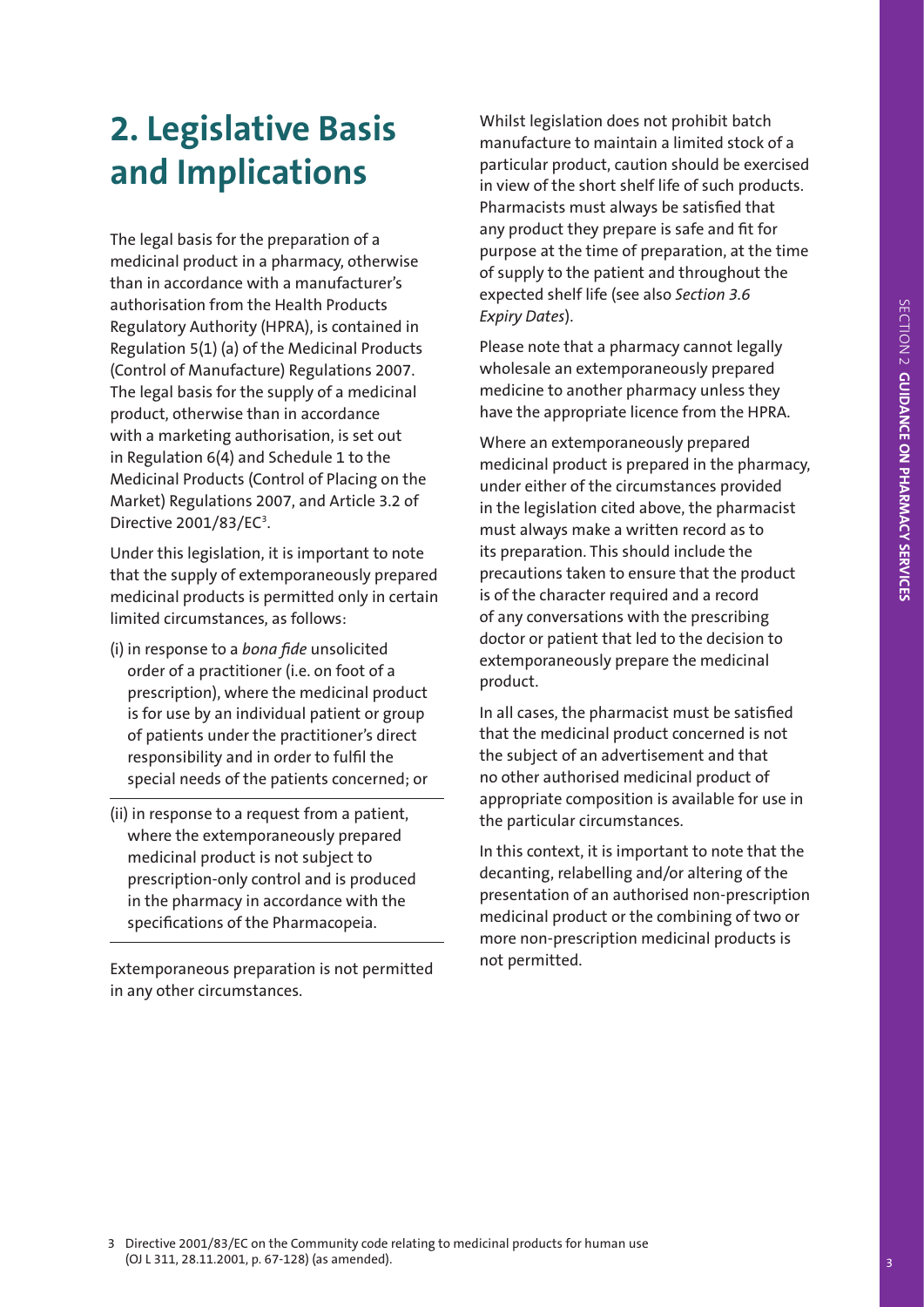## **3. Guidance**

### **3.1 Key Responsibilities for Pharmacists**

In light of the legal requirements set out above and in consideration of the obligations of the pharmacist under the statutory Code of Conduct, the appropriateness of supplying an extemporaneously prepared medicinal product should always be carefully considered. The pharmacist must be satisfied, having taken all the particular circumstances into account, that the supply of any such preparation is necessary, that it is in the best interests of the patient, and that it will add value to the care of the patient.

It is recognised that the prescriber and the dispensing pharmacist have, within their areas of responsibility, a duty of care to the patient receiving these pharmaceutical preparations. In the exercise of their professional judgement, the pharmacist may deem it necessary to review the clinical need for an extemporaneously prepared product with the prescriber. This should involve consideration of the various possible alternatives to the supply of an extemporaneously prepared medicinal product. The prescriber should be made aware of any concerns that the pharmacist may have regarding the supply of the product prescribed and the ethical and legal implications for all concerned. The necessity and importance of this dialogue is also emphasised in the European documents discussed in Appendix 1.

### **3.2 Decision Process (see also Decision Tree)**

In general, in the interest of patient safety and where at all possible, only medicinal products that are appropriately authorised for use in Ireland should be supplied to a patient. Where this is not possible, efforts should be made to source an 'exempt' medicinal product that is authorised in another country or in a country where the standards of manufacture and control correspond with those in EEA countries (e.g. USA, Canada or Australia). Information on Irish authorised manufacturers and wholesalers is available on the HPRA website [\(www.hpra.ie\)](http://www.hpra.ie). The authorisation status of wholesalers and manufacturers based in other EEA countries can be checked with the competent authority in the relevant country, e.g. the Medicines and Healthcare products Regulatory Agency (MHRA) in the UK. Further information on the sourcing of 'exempt' medicinal products can be found in the PSI *Guidelines on the Sourcing of Medicinal Products for Sale or Supply by a Retail Pharmacy Business*.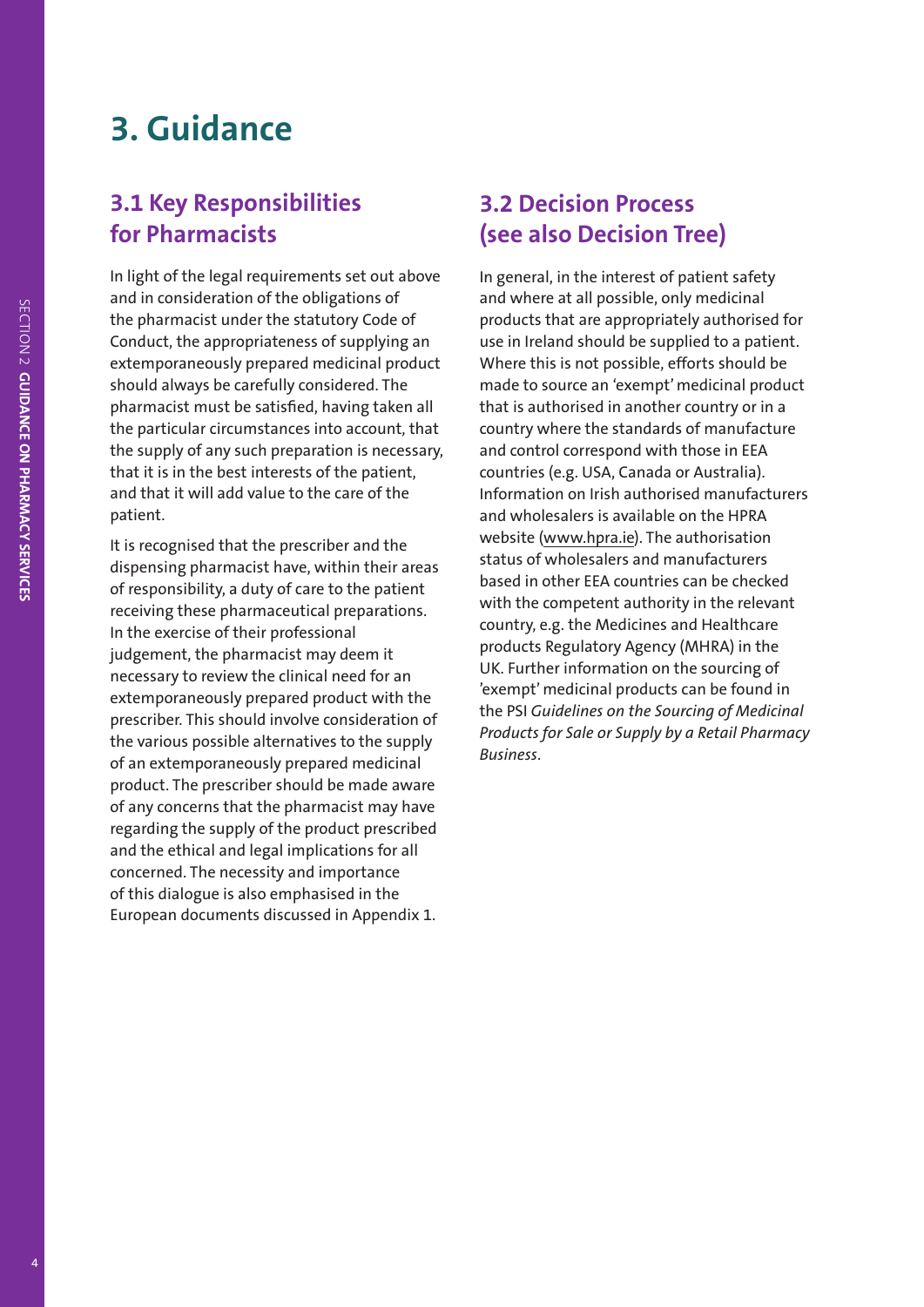When deciding whether it is necessary and in the patient's best interest to extemporaneously prepare a medicine, the pharmacist should check if the prescribed medicinal product can be sourced through any of the following channels within an appropriate time frame:

- • From an authorised wholesaler or manufacturer of medicinal products in Ireland, including one of those specialising in the sourcing and supply of exempt (i.e. unauthorised/unlicensed) medicinal products;
- • From an authorised wholesaler or manufacturer of medicinal products established in another EEA country, which can supply a product that has been authorised in that country, or if such a product is not available, an appropriately authorised alternative;
- • From an authorised wholesaler or manufacturer of medicinal products established in another EEA country, which can supply a product that has been authorised in a country where the standards of manufacture and control, correspond with those in EEA countries. These supplies may only be procured through manufacturers or wholesalers, authorised within the EEA, who are permitted to make such importations.

Consideration might also be given to the manipulation of the dosage form of an authorised medicinal product. In this context, it should be noted that the crushing or other manipulation of such authorised products (including the mixing with food or drink) constitutes an unauthorised use unless the procedure is provided for in the relevant Summary of Product Characteristics (SmPC), such as adding a specified amount of water to reconstitute an antibiotic powder.

#### **3.2.1 Specialist Compounding Facilities**

If the prescribed product or an appropriate alternative is not available through any of the above channels, consideration may be given to sourcing the product from a specialist compounding facility, which holds an appropriate manufacturer's licence from the HPRA for that purpose. Although these manufacturers hold a manufacturing licence it should be borne in mind that the products themselves have not been granted a marketing authorisation or undergone the relevant assessment required to obtain a marketing authorisation.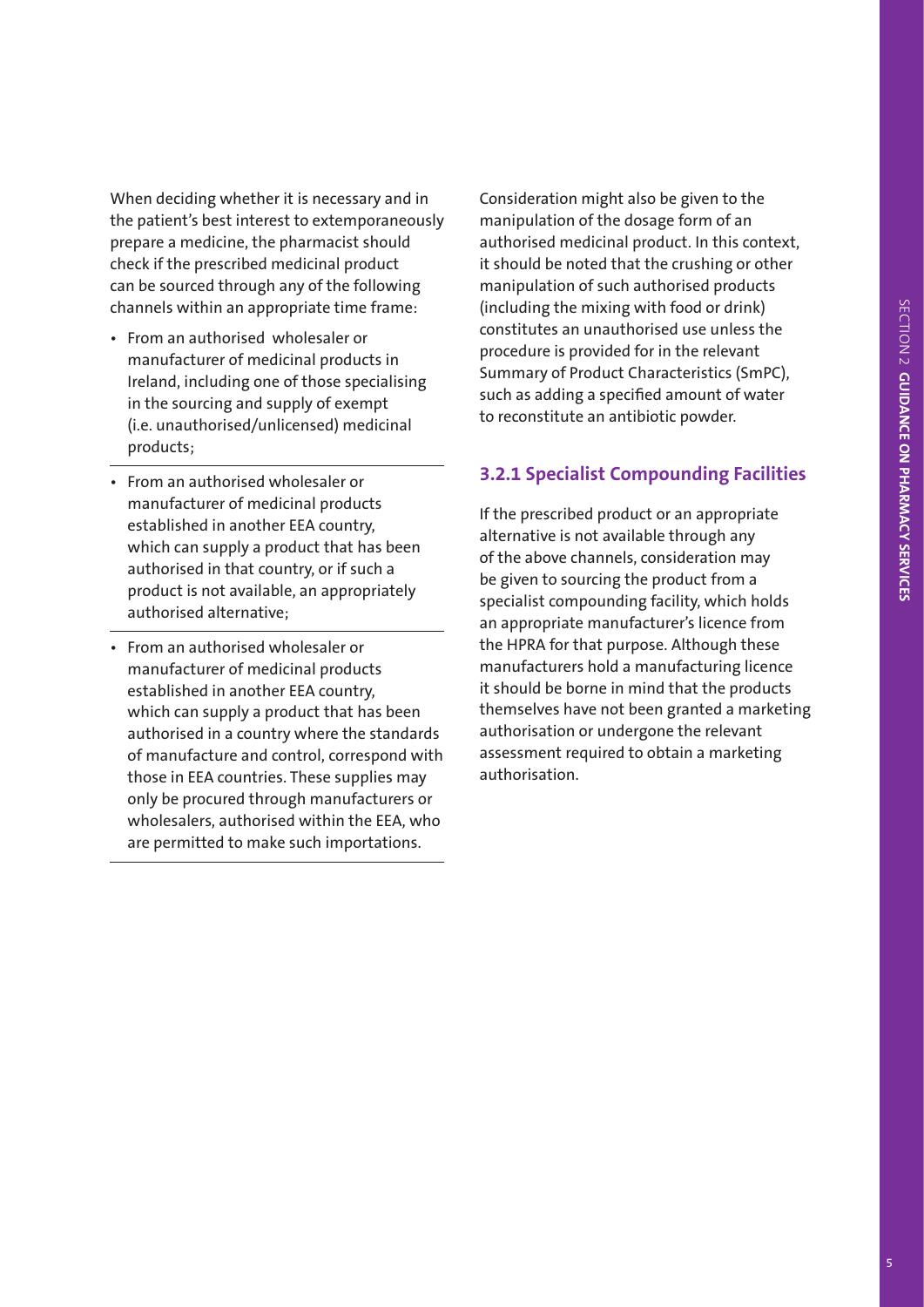#### **3.3 Decision Tree**

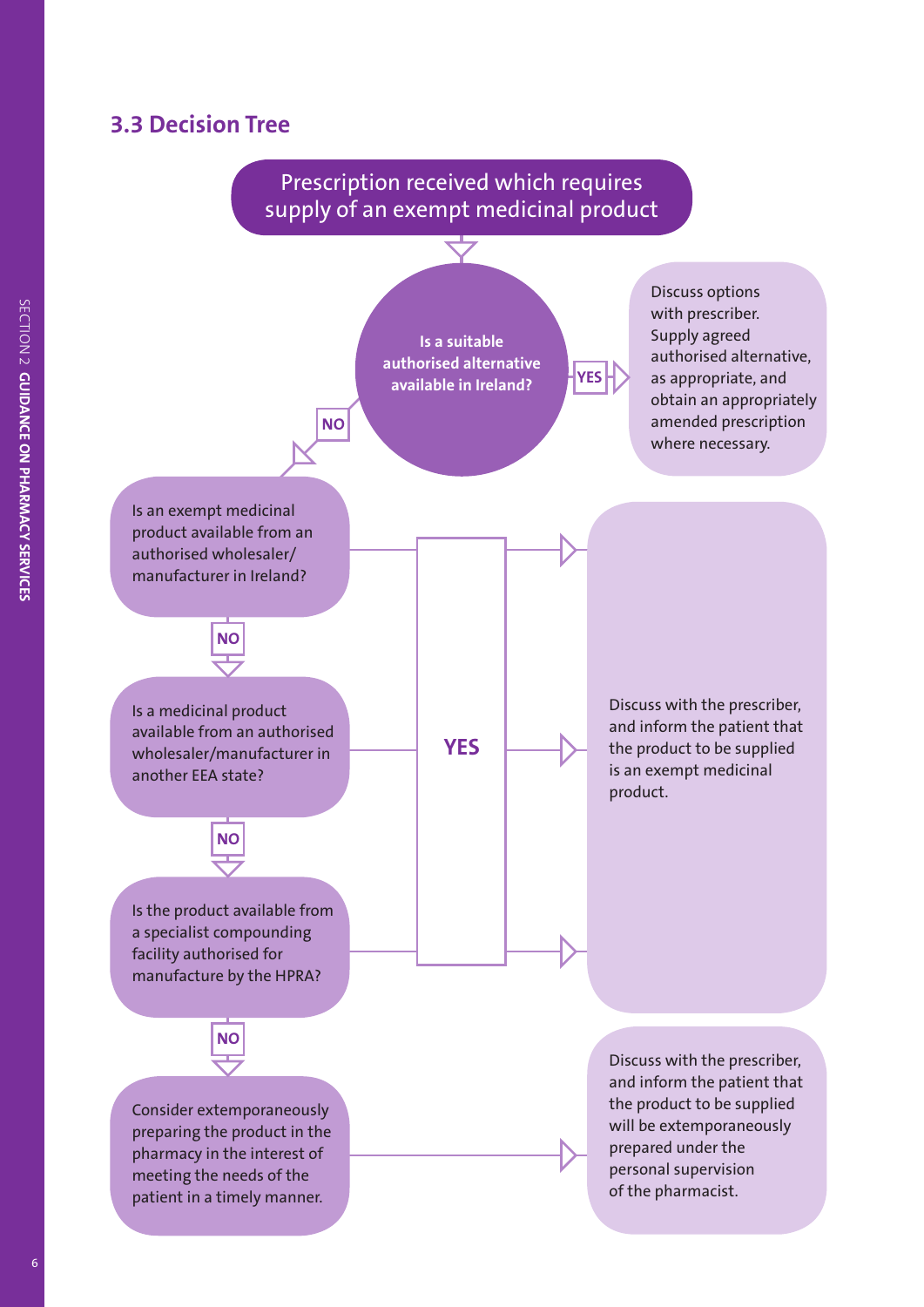### **3.4. Preparation of an Extemporaneous Product**

Pharmacists should only engage in extemporaneous preparation where all the routes of procurement described above have been exhausted, or where it has not been possible to obtain the patient's prescribed medicine via any of these routes without undue delay, or where the cost is prohibitive in the context of the patient obtaining their prescribed medicine.

In light of the above requirements and in the interest of patient care and safety, a risk assessment should be carried out by the pharmacist prior to undertaking the dispensing of an extemporaneously prepared medicinal product which takes into account the nature of the product requested, its use, the preparation techniques involved and any risks that the finished product may present to the patient. In doing this, the pharmacist should consider if the preparation and supply of the product prescribed will add value to the care of the patient.

Pharmacists should also consider the urgency of the situation and endeavour to supply the prescribed product to meet the needs of the patient within an appropriate time frame. Where a more specialised product e.g. a sterile product, requiring specialist equipment and skills has been prescribed, it may be appropriate for the pharmacist to obtain this product from a specialist compounding manufacturer or to refer the patient to a pharmacy specialising in the preparation of these products. It is acknowledged that certain pharmacies extemporaneously prepare medicines on a regular basis and therefore may be better equipped to fulfil this need. Facilitating the needs of the patient in a safe and timely manner should be the primary concern of the pharmacist.

## **3.5 Risk Assessment**

It is important to consider the potential risks that are associated with the extemporaneous preparation of a medicinal product in the pharmacy. These will vary depending on the type of product being prepared, for example whether it is a simple dilution of a cream, or a suspension for a child. The pharmacist should consider whether they have the equipment and facilities needed to safely prepare the required product, as well as the skills and knowledge to carry out any calculations or specialised preparation steps needed. There will always be a certain degree of risk involved when extemporaneously preparing a product, for example:

- • Calculation errors
- Validity of the formulation
- **Microbial contamination**
- Inappropriate starting materials
- Labelling errors
- Poor patient acceptability of the finished product
- • Unknown stability and shelf life of the finished product
- Health and safety of staff members involved in the preparation of the product

The policies and procedures in place in the pharmacy should address any risks identified, and ways to minimise these risks.

A review of the proposed ingredients and their potency in the finished product should form an essential part of the risk assessment process, as certain ingredients may pose greater risks to patients where a formulation is not appropriately prepared.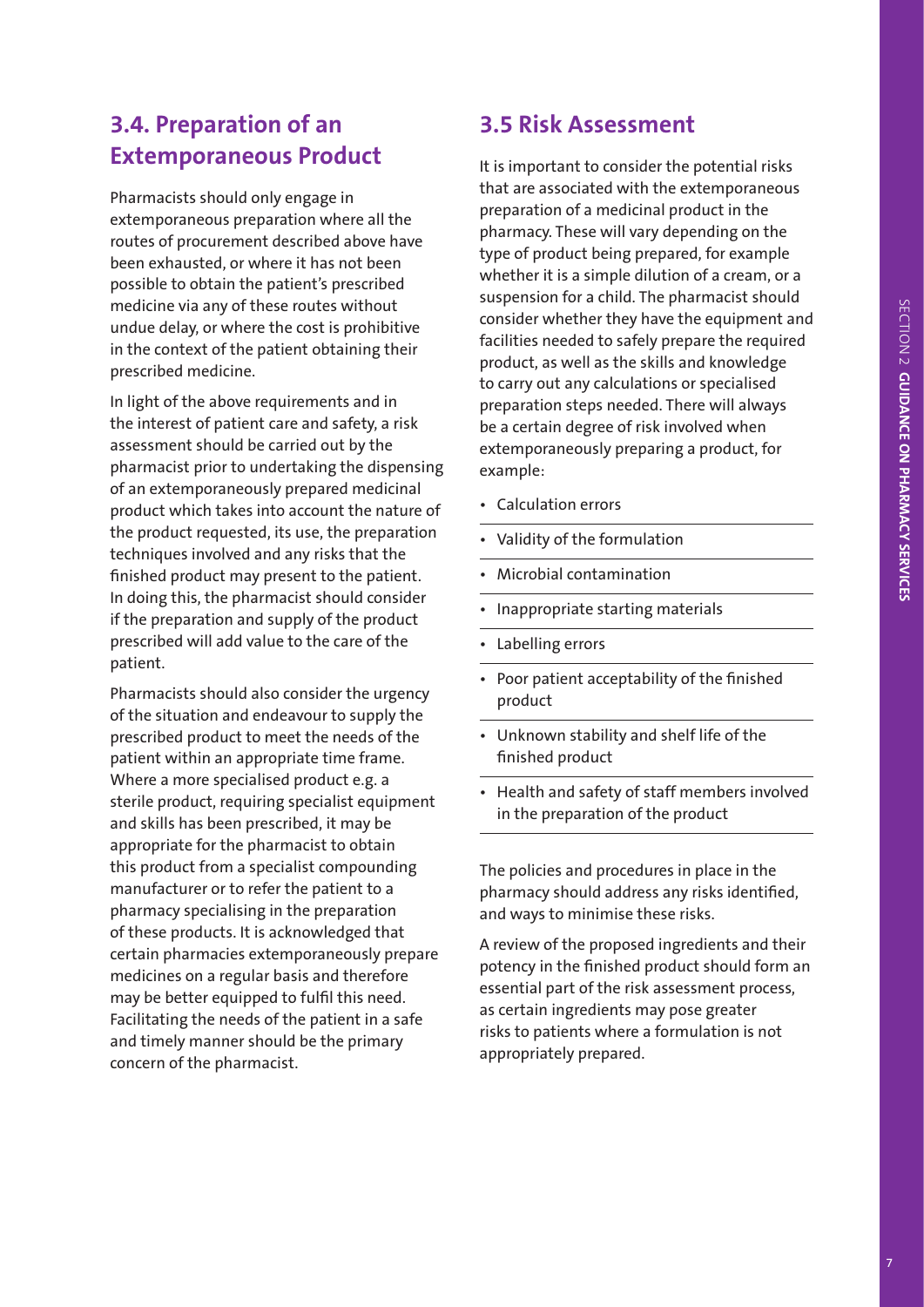Risks to the pharmacist or other pharmacy staff involved in preparing the product should also be considered. For example, the formulation may involve the handling of potentially hazardous materials that may be carcinogenic or cause sensitisation, e.g. coal tar, chlorpromazine and salicylic acid. Specialised clothing such as protective gloves, masks and hair nets should be available and worn where appropriate.

Such hazards and risks should be reviewed by the pharmacist and all relevant information considered before deciding to extemporaneously prepare a medicinal product. As part of the risk assessment the pharmacist should ensure that all components have been appropriately stored and handled, and that all equipment needed has been maintained in a manner that will safeguard the health and safety of the patient, the public and the pharmacy staff.

#### **3.5.1 Calculations**

Calculation errors pose the greatest risk of causing patient harm. Where at all possible, all calculations and measurements should be double checked by a second, appropriately trained, member of staff; this does not necessarily need to be another pharmacist. If this is not possible, explaining calculations and workings to another colleague can be enough to identify an error that may otherwise have been missed.

Potential causes of calculation errors can include:

- Unclear instructions from the prescriber
- • Conversion between units e.g. milligrams to micrograms
- • Confusion between a drug in its free base and its salt form
- Misplaced decimal points
- Errors whilst carrying out dilutions
- A lack of knowledge and familiarity with traditional terminology e.g. double strength chloroform water, single strength chloroform water and concentrated chloroform water

#### **3.5.2 Validity of the Formulation**

Often previously used formulations are the primary resource used in extemporaneous dispensing. However it must be borne in mind that such records may not be current or appropriately referenced. Pharmacists must ensure that they are satisfied with the reliability and on-going validity of the formulation used, from a quality, safety and efficacy perspective and that they are following evidence-based practice where possible.

In this context, pharmacists should endeavour to use formulations in accordance with the specifications of the Pharmacopeia and/ or make contact with the relevant specialist secondary care services for information on formulation e.g. Our Lady's Children's Hospital, Crumlin.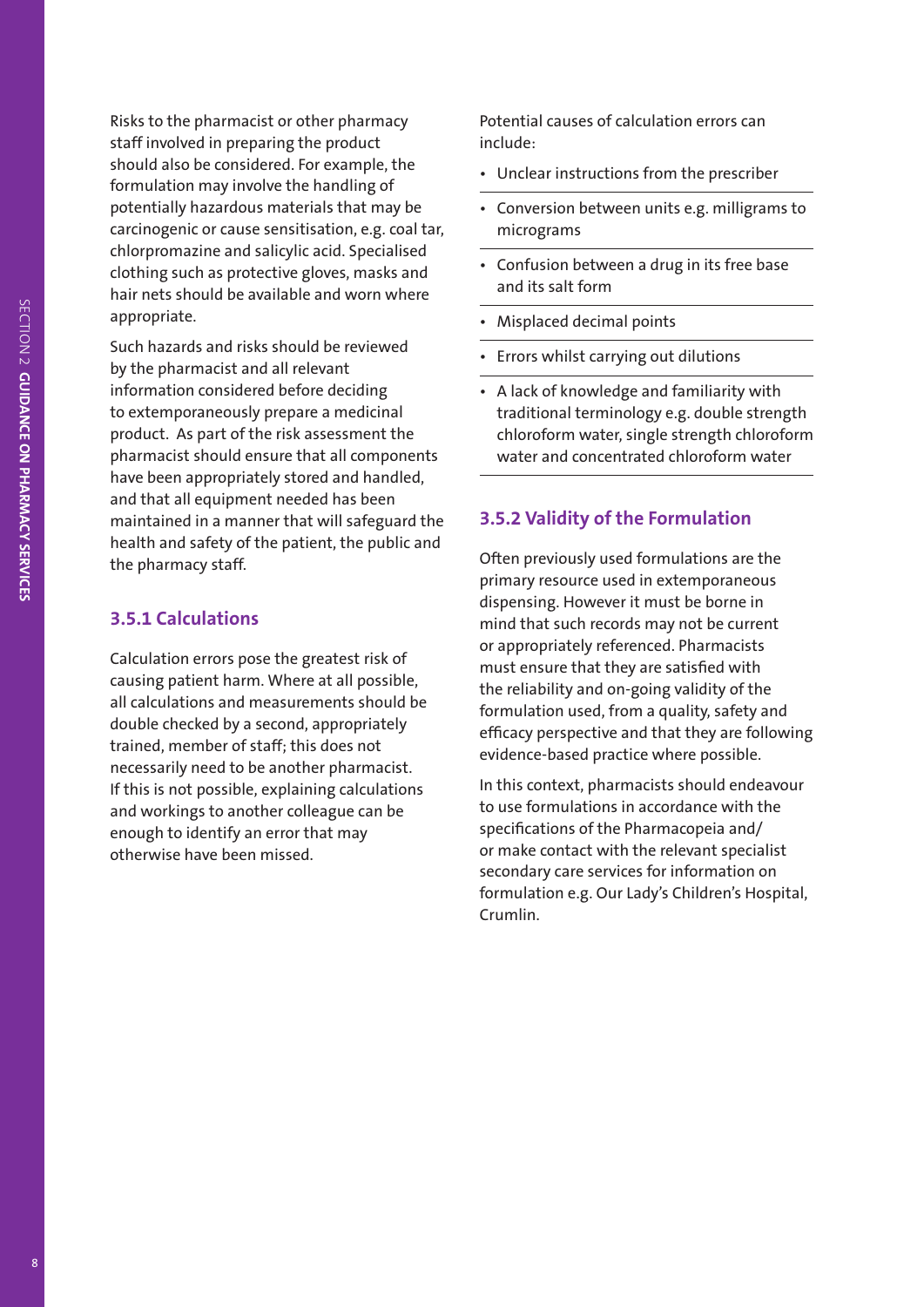## **3.6 Expiry Dates**

In the interests of the patient and of the pharmacist, an appropriate expiry date should always be included on the label of the product. The pharmacist should be satisfied that the expiry date applied to any extemporaneously prepared product is appropriately justified for the specific product concerned, paying due regard to the pharmaceutical data and evidence available. Pharmacists should be mindful that once the container is opened, it may be necessary to also apply a clinically justified in-use expiry date.

## **3.7 Labelling**

Extemporaneously prepared medicinal products must be appropriately labelled in accordance with the requirements set out in the Medicinal Products (Prescription and Control of Supply) Regulations 2003 (as amended) and in addition must meet all requirements set out in the Council of Europe Resolution (see Appendix 1). There are additional labelling requirements for extemporaneously prepared products compared to those for authorised products dispensed against a prescription (more than one label may be needed in order to include all the required information). As well as requirements set out in legislation, the label should cross-reference the record sheet used to record the workings in the preparation of the product (see Section 3.8).

Labels should be prepared before the product is compounded so that the finished product can be labelled straight away to prevent potential mislabelling, and dispensing errors. Clear labelling of the extemporaneously prepared product is essential in the interest of patient safety. There should also be a process in place to double check the label before supply to the patient to ensure that it contains accurate information and all directions necessary for the patient to safely use the product.

The label of an extemporaneously prepared product should include (in the exceptional circumstances of batch manufacture some information may not be relevant):

- • Name of the patient
- Name, address and telephone number of the pharmacy
- Date of preparation
- Date on which the product was dispensed
- Name of the product, if applicable, or a description of the product
- • Generic name of the active substance(s), strength and quantity
- Name, strength and quantity of any other ingredient
- Total quantity of the final product to be supplied
- Directions for the appropriate use of the product
- Route of administration
- Relevant cautionary and advisory labels
- Warning 'Keep out of the reach of children'
- Expiry date (including an in-use expiry date as appropriate) or information about limits for use
- Special storage or handling requirements e.g. for certain liquid preparations 'Shake well before use'
- Batch number, if applicable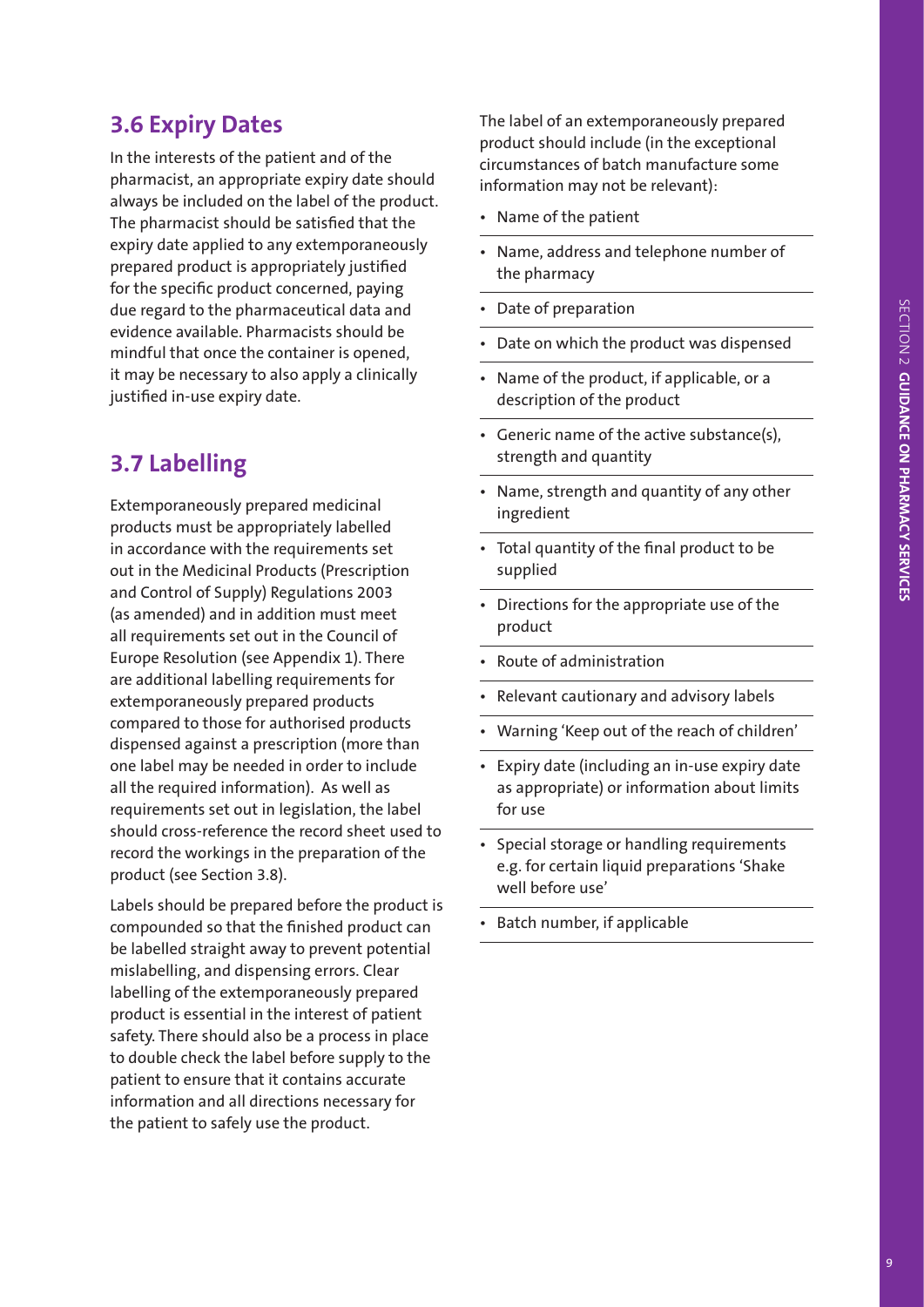### **3.8 Record Keeping**

A clear record in respect of each extemporaneously prepared product must be made and kept to ensure full traceability of the ingredients, formulae and method used, and the names of all pharmacists and staff members involved. The information to be recorded should be clearly documented in a written procedure. A recall procedure should be in place in case a defect or error is identified and the product has to be returned to the pharmacy.

At a minimum, the following must be recorded each time a medicine is extemporaneously prepared for supply to a patient (in the exceptional circumstances of batch manufacture some information may not be relevant):

- • Patient's name
- Patient's address and contact details
- Name and address of the patient's prescriber
- Other prescription details as applicable e.g. date, type of prescription
- Date of preparation
- • Formulation used, and source e.g. pharmacopoeial formula
- • Calculations and workings
- Details of each preparation step
- Name, strength and quantity of each ingredient or material used
- • Source of starting ingredients or materials i.e. manufacturer and wholesaler
- Batch number and expiry date of each ingredient or material used
- Storage conditions and expiry date of the finished product
- Identity of the staff member who carried out the preparation process and the identity of the pharmacist under whose supervision the process was carried out
- Results of any quality control tests carried out

A record sheet (can also be called a work sheet) should be made for each individual preparation and a duplicate dispensing label affixed thereon. This record should be maintained for at least two years on the pharmacy premises and be available for inspection. The record sheet should facilitate a checking mechanism at each stage of the procedure and provide a clear audit trail of the ingredients used and process followed.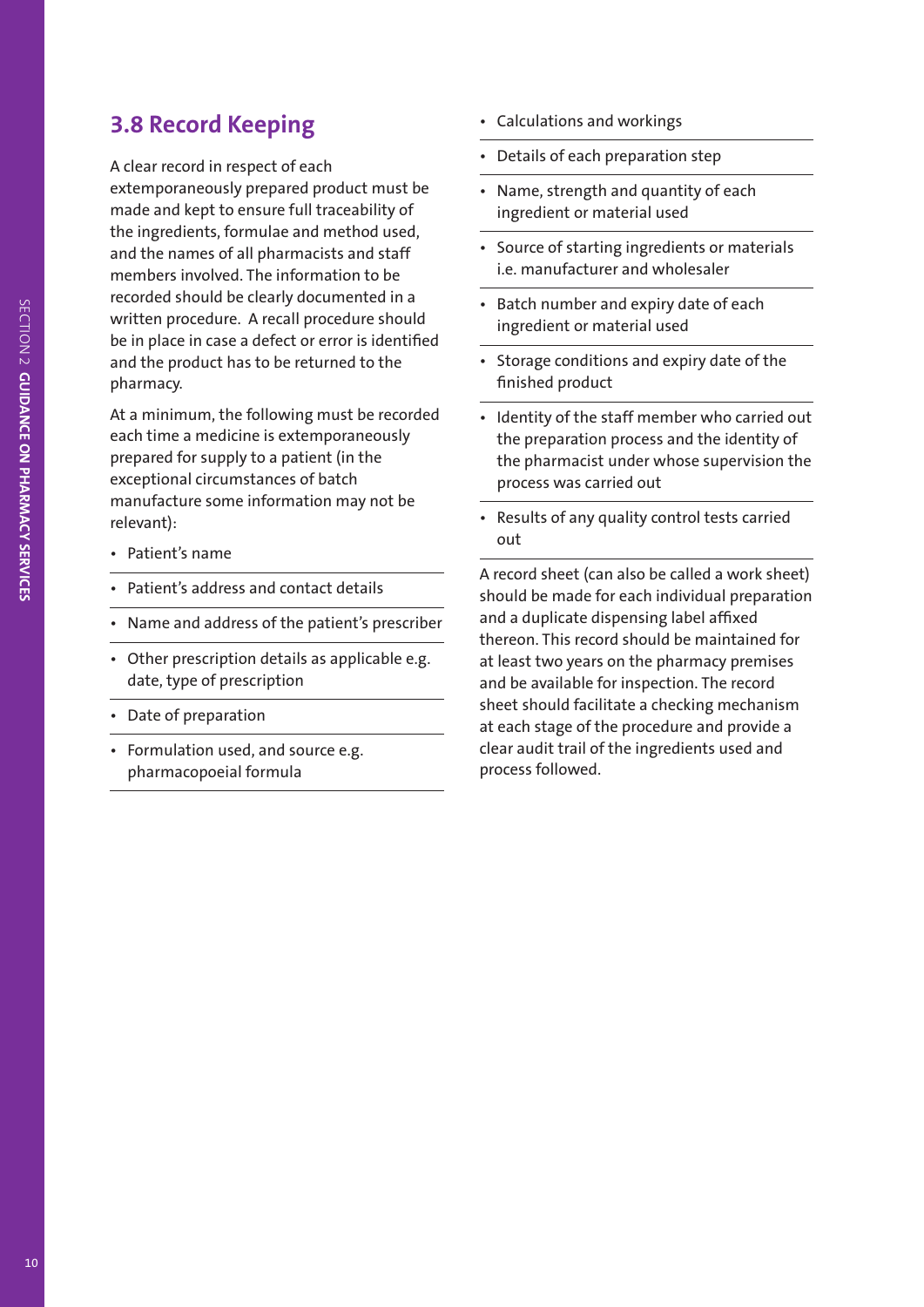### **3.9 Appropriate Facilities and Equipment**

Consideration should be given to the appropriateness of the premises and the availability of equipment for extemporaneous preparation of medicines. There should be adequate bench space which is clean, orderly, clear of clutter and well lit. Only one product should be prepared at a time within the designated area to avoid mix-ups and/ or cross contamination, and the finished product should be appropriately stored before being supplied to the patient. The necessary resources needed to carry out extemporaneous dispensing should also be accessible in the pharmacy.

All equipment should be appropriately stored, handled, maintained and calibrated. In particular, it is necessary that weights are calibrated on a regular basis to ensure that they are accurate as this can be a source of error. It is important that equipment is cleaned before and after each use. Consideration should also be given to the type of container used to supply the finished product, for example how it may affect the product's stability and use.

PSI *Guidelines on the Equipment Requirements of a Retail Pharmacy Business* provides further guidance on the requirements for extemporaneous dispensing; it is recommended that this document is read in conjunction with this guidance.

Staffing levels available at the time the medicine is being prepared should also be taken into consideration, in order that the required level of concentration, and time to complete the necessary records, can be dedicated to the process.

## **3.10 Quality Control**

The European legislation, outlined in Appendix 1, applies significant requirements to products prepared in a pharmacy setting from the point of view of the testing of these products, in the process of quality control.

The European Pharmacopoeia monograph on Pharmaceutical Preparations specifies the necessity for tests to be applied to particular dosage forms, as described in their respective dosage form monographs, which are also applicable in the case of extemporaneously prepared products. The requirements on testing in the European Pharmacopeia monograph deal with the appearance of products, identity and purity tests, uniformity and reference standards.

The extent of quality control applied to a product should be proportionate with the level of risk the finished product could pose to the patient and should be judged on a case by case basis. Consideration should be given to the individual patient's age and condition, whether the product will be ingested or used topically, as well as the potency of, and risk posed by, the active substances and/or excipients. Where it is not practical to carry out this testing (e.g. due to the batch size, urgency, etc.), other suitable methods should be implemented to ensure that the appropriate quality is achieved, in accordance with the risk assessment carried out. At a minimum, the starting materials and finished product should be examined visually before supply to a patient.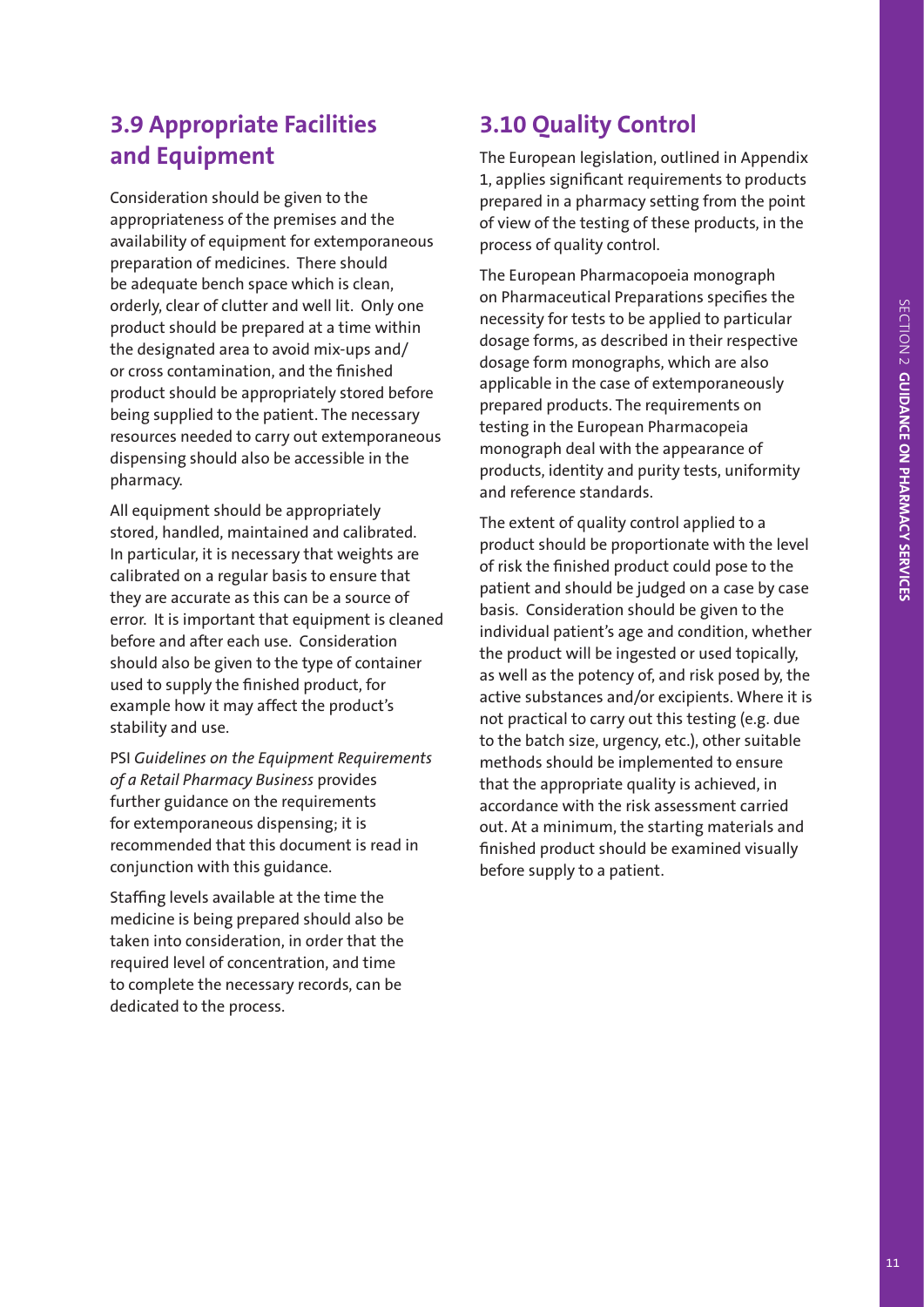# **4. Education and Training**

The superintendent and supervising pharmacist must ensure that all staff involved in providing this service are appropriately trained. All training should be appropriately documented.

Pharmacists should self-assess their training and Continuing Professional Development (CPD) needs in the area of extemporaneous dispensing and monitor their competence from the perspective of their evolving practice requirements. Pharmacists should also be mindful that they may need to refresh their knowledge, if there is a considerable time lag between episodes of using these skills.

## **5. Policies and Procedures**

Superintendent and supervising pharmacists should ensure that there are written policies and procedures in place to address all aspects of the provision of this service. This will help to ensure that products are consistently prepared to appropriate quality standards. All pharmacy staff should be familiar with these policies and trained on the procedures relevant to their role, and records of such training maintained. The policies and procedures should be regularly reviewed to ensure they are fit for purpose and in compliance with best practice.

Any errors or near misses which occur when extemporaneously preparing medicines should be formally documented. It is important to review and reflect on all errors or near misses, and in light of this retrain staff members and amend the pharmacy's policies and procedures, as appropriate, to decrease the possibility of a similar incident happening again.

| <b>Version Number</b> | Date Issued |
|-----------------------|-------------|
|                       | June 2015   |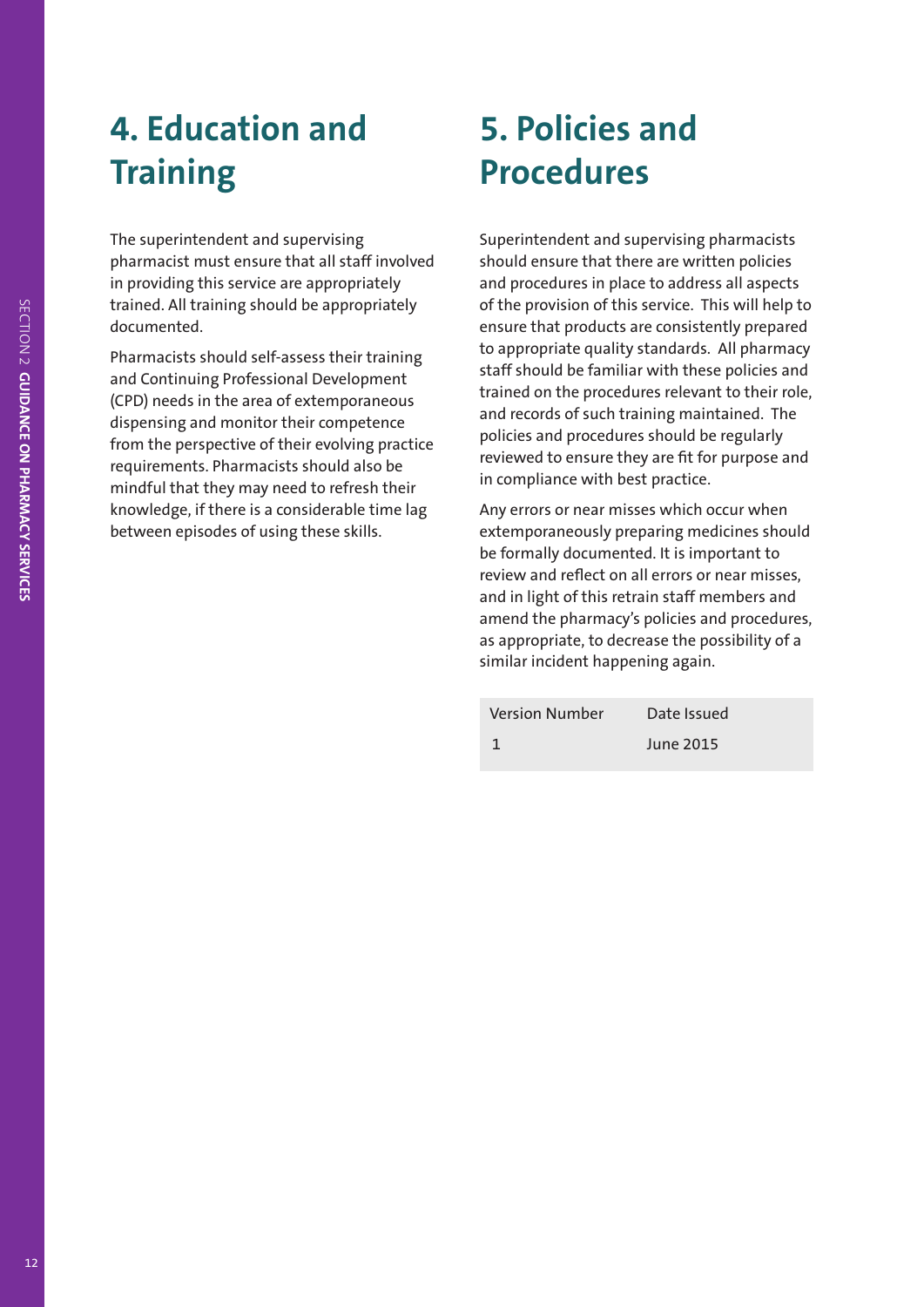# **6. Self-assessment Checklist**

This self-assessment checklist is a practical tool intended to aid compliance with this guidance and to assist superintendent and supervising pharmacists in drawing up the relevant policies and SOPs. The checklist captures many important elements of the guidance; it is not exhaustive and should only be used to assess pharmacy practice in combination with this guidance and all other relevant guidance and requirements.

| <b>Ask Yourself</b>                                                                                                                                                                                                     | <b>Yes</b> | <b>No</b> | N/A | <b>Required Action</b> |
|-------------------------------------------------------------------------------------------------------------------------------------------------------------------------------------------------------------------------|------------|-----------|-----|------------------------|
| Are authorised products supplied to patients<br>where available?                                                                                                                                                        |            |           |     |                        |
| Are all pharmacists aware of the limited<br>circumstances when it is legally permitted to<br>extemporaneously prepare a medicinal product?                                                                              |            |           |     |                        |
| Is the prescriber contacted to discuss the supply<br>of an extemporaneously prepared medicinal<br>product and any potential alternatives in order<br>to ensure that the patient is receiving the best<br>possible care? |            |           |     |                        |
| Is the patient and/or their carer always<br>informed that a medicinal product has been<br>extemporaneously prepared prior to supply?                                                                                    |            |           |     |                        |
| Is a product only extemporaneously prepared<br>when it is not possible to procure it through<br>another appropriate route (as outlined in the<br>Decision Tree) and when it is in the best interest<br>of the patient?  |            |           |     |                        |
| Is a risk assessment carried out prior to<br>extemporaneously preparing a medicinal<br>product?                                                                                                                         |            |           |     |                        |
| Before extemporaneously preparing a medicinal<br>product, is the pharmacist satisfied that they<br>have the appropriate skills and equipment to<br>prepare the product safely and to the appropriate<br>standard?       |            |           |     |                        |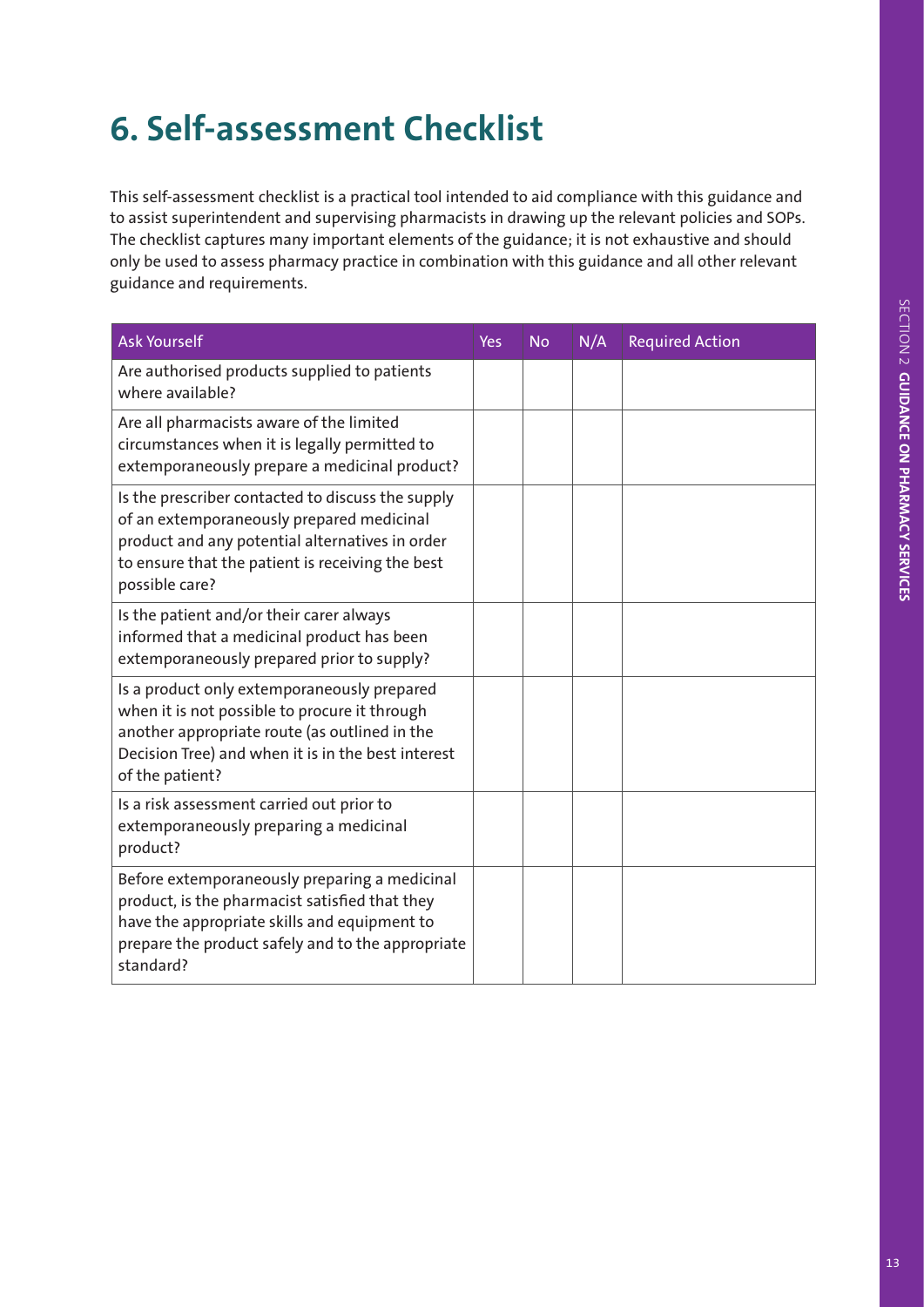| <b>Ask Yourself</b>                                                                                                                                                                                             | <b>Yes</b> | <b>No</b> | N/A | <b>Required Action</b> |
|-----------------------------------------------------------------------------------------------------------------------------------------------------------------------------------------------------------------|------------|-----------|-----|------------------------|
| Is the pharmacist satisfied that the formulation<br>and preparation technique used is correct and<br>evidence based, where possible?                                                                            |            |           |     |                        |
| Are all calculations used in the preparation<br>of a medicinal product double checked by an<br>appropriately trained member of staff, where<br>possible?                                                        |            |           |     |                        |
| Are all extemporaneously prepared products<br>appropriately labelled?                                                                                                                                           |            |           |     |                        |
| Is an appropriate expiry date included on the<br>label of the product?                                                                                                                                          |            |           |     |                        |
| Is a clear record for each extemporaneously<br>prepared medicinal product made?                                                                                                                                 |            |           |     |                        |
| Are there appropriate quality control procedures<br>applied to each product prepared?                                                                                                                           |            |           |     |                        |
| Are there written policies and procedures in place<br>for all aspects of this service?                                                                                                                          |            |           |     |                        |
| Is the superintendent and supervising<br>pharmacist satisfied that all pharmacists<br>practising in the pharmacy, and relevant staff<br>members, are trained on, and following, the<br>policies and procedures? |            |           |     |                        |